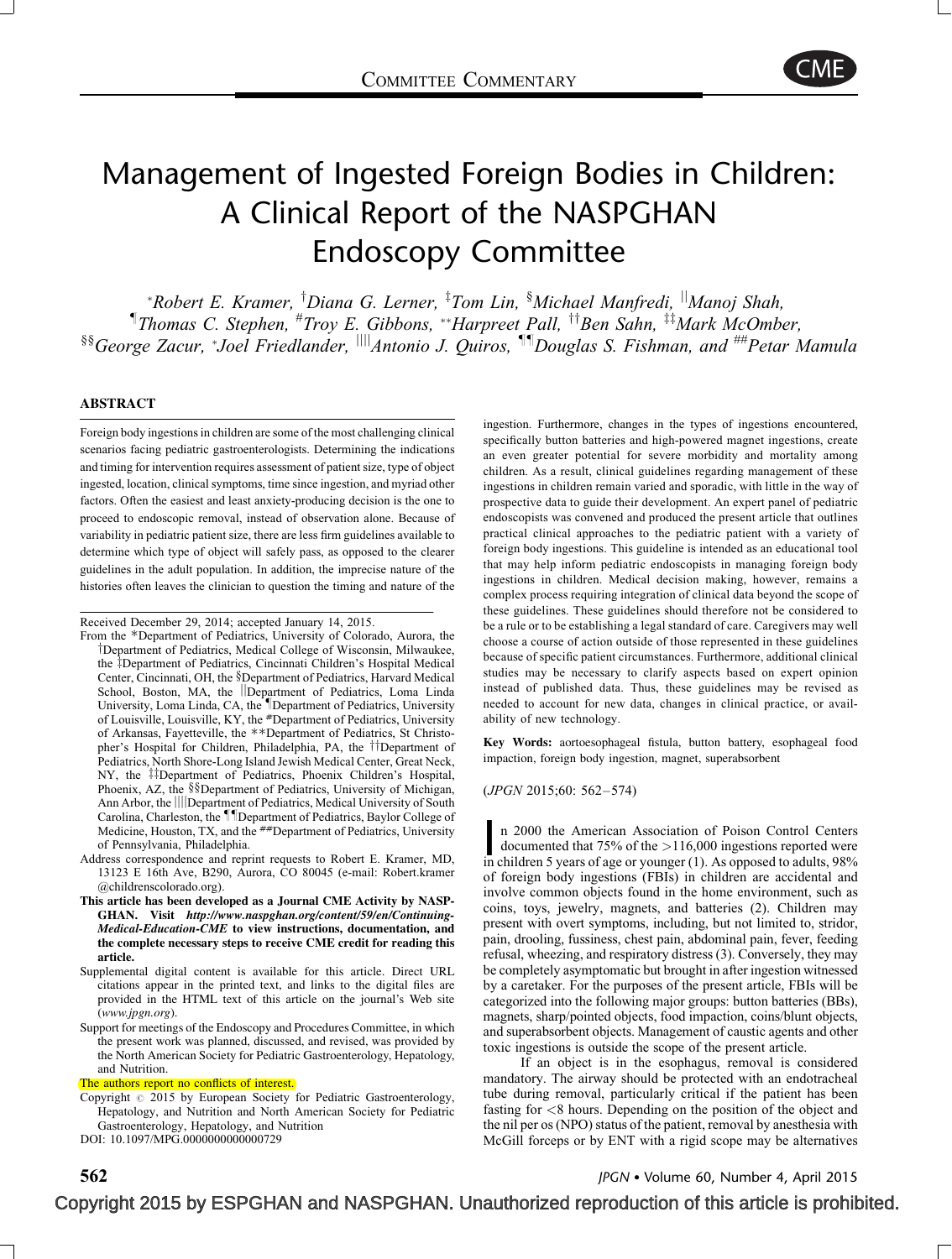to endoscopic removal. Timing of endoscopy is dependent on a number of factors, including clinical status of the patient, the time of the patient's last oral intake, type of ingestion, and location within the gastrointestinal (GI) tract. Generally speaking, timing can be divided into categories of emergent  $\ll$  hours from presentation, regardless of NPO status), urgent (<24 hours from presentation, following usual NPO guidelines), and elective (>24 hours from presentation, following usual NPO guidelines). A brief overview of these timing considerations is provided in Table 1.

### BUTTON BATTERY INGESTIONS

Although disk-shaped BBs have been used for almost 30 years, initial experience with GI ingestion of these batteries was fairly benign. Although there had been concern that degradation of the integrity of the battery itself may lead to caustic injury or increased levels of mercury, compiled data on battery ingestions published by the National Capital Poison Center in 1992 of >2300 BB ingestions during a 7-year period found no deaths and only a 0.1% prevalence of major effect (defined as life-threatening or disabling; in this series, there were 2 patients with esophageal stricture) [\(4\)](#page-10-0). During the ensuing 18 years, however, that clinical experience changed dramatically with a follow-up paper from the National Capital Poison Center in 2010 [\(5\)](#page-10-0). In this cohort of >8600 BB ingestions, there was a major effect in 73 patients (0.8%), with death in 13 patients (0.15%). There have been additional reported deaths since this publication [\(6,7\)](#page-10-0). Although the incidence of BB ingestions had not changed significantly during the course of the 2 studies, the relative risk of major effect had increased almost 7-fold [\(8\).](#page-10-0)

Essentially, all of these major effects involved esophageal BB injuries; thus, impaction at this site represents the highest risk for injury. As a result, esophageal BBs have emerged as the most critical indication for emergent endoscopy in children.

The cause behind this dramatic increase in morbidity and mortality seems to be linked to 2 specific changes in the BB market through that time period: increased diameter and a change to lithium cells. The larger diameter results in increased likelihood of esophageal impaction, whereas the lithium composition results in increased voltage delivery. Lithium became the preferred cell type because of longer shelf life capacity, better stability at cool temperature, lighter weight, and ability to carry twice the voltage of previously used mercuric oxide, manganese dioxide, and zinc-air cells. As a result, lithium cell ingestion rose from approximately 1% in 1990 to almost 25% of all of the BB ingestions by 2008. In addition, ingestion of BBs >20 mm in diameter increased from 1% to 18% during that same time period, comprising 94% of known fatalities. The combination of both larger size and lithium cell seems to be important, because outcomes for lithium ingestions <20 mm are comparable to other cell types [\(8\)](#page-10-0).

The mechanism of injury in these patients is related primarily to the generation of hydroxide radicals in the mucosa, resulting in a caustic injury from high pH, instead of an electrical-thermal injury. Animal data have documented a rise in pH from 7 to 13 at the negative pole of implanted BBs within 30 minutes of ingestion. These animal models document that necrosis within the esophageal lamina propria may begin as soon as 15 minutes from the time of ingestion, with extension to the outer muscular layer within 30 minutes [\(9\)](#page-10-0). This corresponds with anecdotal reports of significant esophageal stricture within 2 hours of ingestion. As such, continued injury may occur days to weeks even after removal of the battery, with death from aortoenteric fistulas reported up to 19 days later [\(6\).](#page-10-0) Not surprisingly, new batteries confer a  $>$ 3-fold greater risk of injury [\(8\)](#page-10-0) compared with spent batteries. Nevertheless, extreme caution must be maintained with all of the ingestions, because lithium batteries often contain enough residual charge to cause injury even once they are no longer operational.

| Type              | Location   | Symptoms       | Timing                                                  |
|-------------------|------------|----------------|---------------------------------------------------------|
| Button battery    | Esophagus  | Yes or No      | Emergent                                                |
|                   | Gastric/SB | Yes            | Emergent                                                |
|                   |            | N <sub>0</sub> | Urgent (if age $<$ 5 and BB $>$ 20 mm)                  |
|                   |            |                | Elective (if not moving on serial x-ray)                |
| Magnets           | Esophagus  | Yes            | Emergent (if not managing secretions, otherwise urgent) |
|                   |            | N <sub>0</sub> | Urgent                                                  |
|                   | Gastric/SB | Yes            | Emergent                                                |
|                   |            | N <sub>0</sub> | Urgent                                                  |
| Sharp             | Esophagus  | Yes            | Emergent (if not managing secretions, otherwise urgent) |
|                   |            | N <sub>0</sub> | Urgent                                                  |
|                   | Gastric/SB | Yes            | Emergent (if signs of perforation, then with surgery)   |
|                   |            | N <sub>0</sub> | Urgent                                                  |
| Food impaction    | Esophagus  | Yes            | Emergent (if not managing secretions, otherwise urgent) |
|                   |            | N <sub>0</sub> | Urgent                                                  |
| Coin              | Esophagus  | Yes            | Emergent (if not managing secretions, otherwise urgent) |
|                   |            | N <sub>0</sub> | Urgent                                                  |
|                   | Gastric/SB | Yes            | Urgent                                                  |
|                   |            | No             | Elective                                                |
| Long object       | Esophagus  | Yes or no      | Urgent                                                  |
|                   | Gastric/SB | Yes or no      | Urgent                                                  |
| Absorptive object | Esophagus  | Yes            | Emergent (if not managing secretions, otherwise urgent) |
|                   |            | N <sub>0</sub> | Urgent                                                  |
|                   | Gastric/SB | Yes or no      | Urgent                                                  |

 $BB =$  button battery;  $SB =$  small bowel.

www.jpgn.org  $563$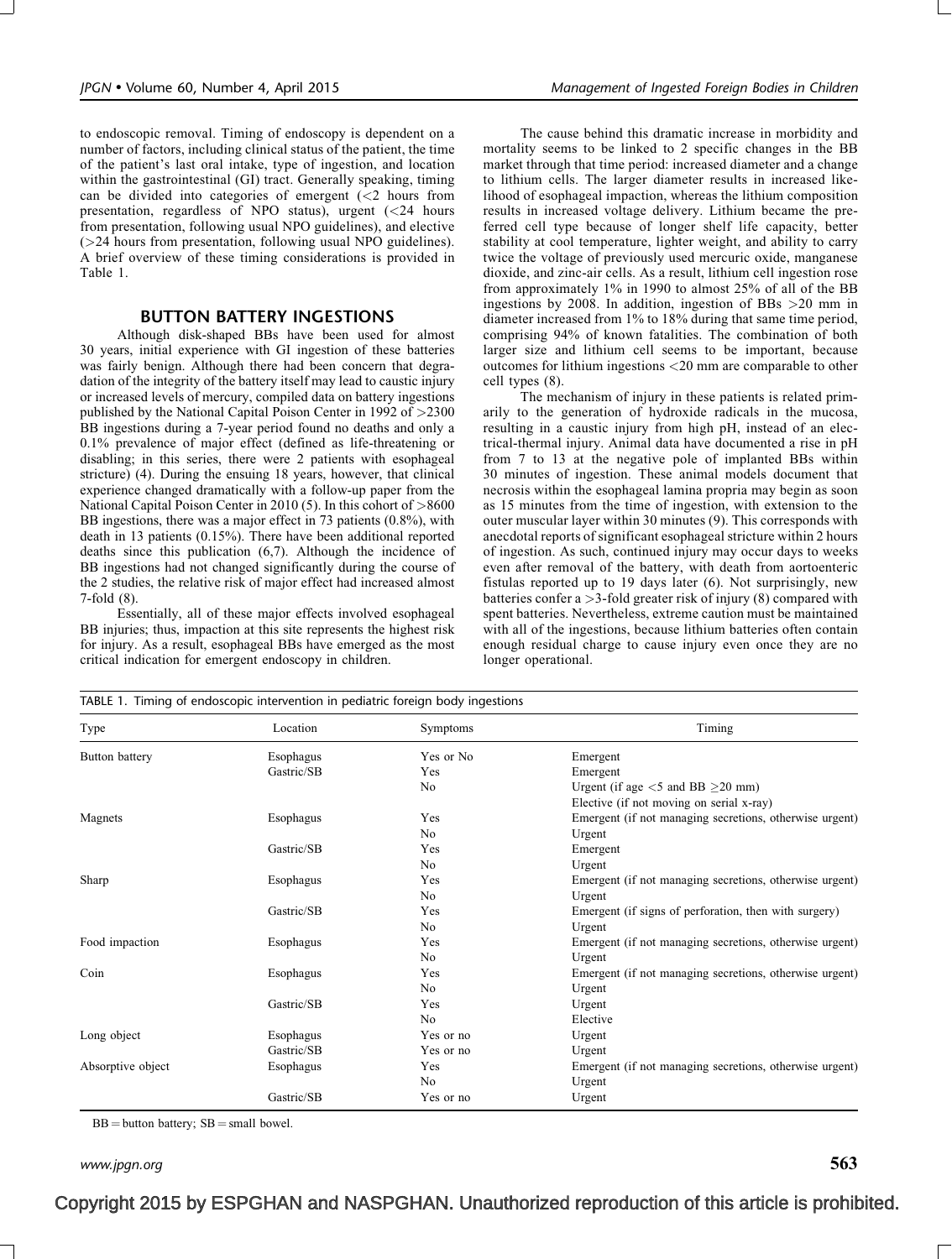The high degree of morbidity and mortality that has been observed with BB ingestions in children has led to renewed focus to determine optimal management of these children. Types of injuries sustained have included tracheoesophageal fistula (47.9%), esophageal perforation (23.3%), esophageal strictures (38.4%), vocal cord paralysis from recurrent laryngeal nerve injury (9.6%), mediastinitis, cardiac arrest, pneumothorax, and aortoenteric fistula (7/13 fatalities) [\(8\).](#page-10-0) Much of the attention has aimed at prevention of the catastrophic aortoenteric fistula, because only 1 case has been documented of a child being saved from this form of BB injury once it has occurred [\(10\)](#page-10-0). Children at greatest risk are those younger than 5 years of age and those with battery ingestions 20 mm and multiple battery ingestions [\(5\)](#page-10-0).

Cases of BB ingestion may be difficult to distinguish from the more common coin ingestions, discussed in a later section. Plain radiographs of the chest and abdomen should be examined carefully for the double halo sign on anteroposterior views and the ''stepoff'' sign on lateral views, which help distinguish the offset poles of a BB from regular coins. Endoscopic removal may be difficult if there is adhesion of the battery to the mucosa because of the caustic injury. Removal forceps with a ''rat tooth'' design (Raptor forceps,

US Endoscopy, Mentor, OH) can often successfully grasp the stepoff between the 2 poles of the battery for removal. Alternatively, a retrieval net (Roth Net, US Endoscopy) may be effective also. In patients in whom the battery's adherence to the mucosa prohibits removal by flexible endoscopy, use of a rigid endoscope by surgery or otolaryngology may be necessary, although this may increase the risk of perforation substantially.

### Controversial Aspects

Endoscopic intervention (Fig. 1) for gastric BB remains controversial. Data from a large cohort in the national registry are reassuring, with no reported significant gastric injuries from BB ingestions [\(5\).](#page-10-0) The potential danger, however, is evident through a report of an infant with gastric injury [\(11\).](#page-10-0) In addition, one of the fatalities reported from aortoesophageal fistula presented with a gastric BB that had apparently caused esophageal injury before reaching the stomach [\(6\).](#page-10-0) This suggests that passage of a BB to the stomach alone cannot be used as a criterion that the child is free from potentially catastrophic underlying injury. This leaves



FIGURE 1. Proposed management algorithm for ingestion of BBs in children. anbx = antibiotics; BB = button battery;  $CT =$  computed tomography; CV = cardiovascular; GI = gastrointestinal; IV = intravenous; MRI = magnetic resonance imaging; NPO = nil per os; OR = operating room;  $q =$  every; UGI  $=$  upper gastrointestinal series.

 $\bf 564$  www.jpgn.org www.jpgn.org www.jpgn.org www.jpgn.org www.jpgn.org www.jpgn.org www.jpgn.org  $\bf 564$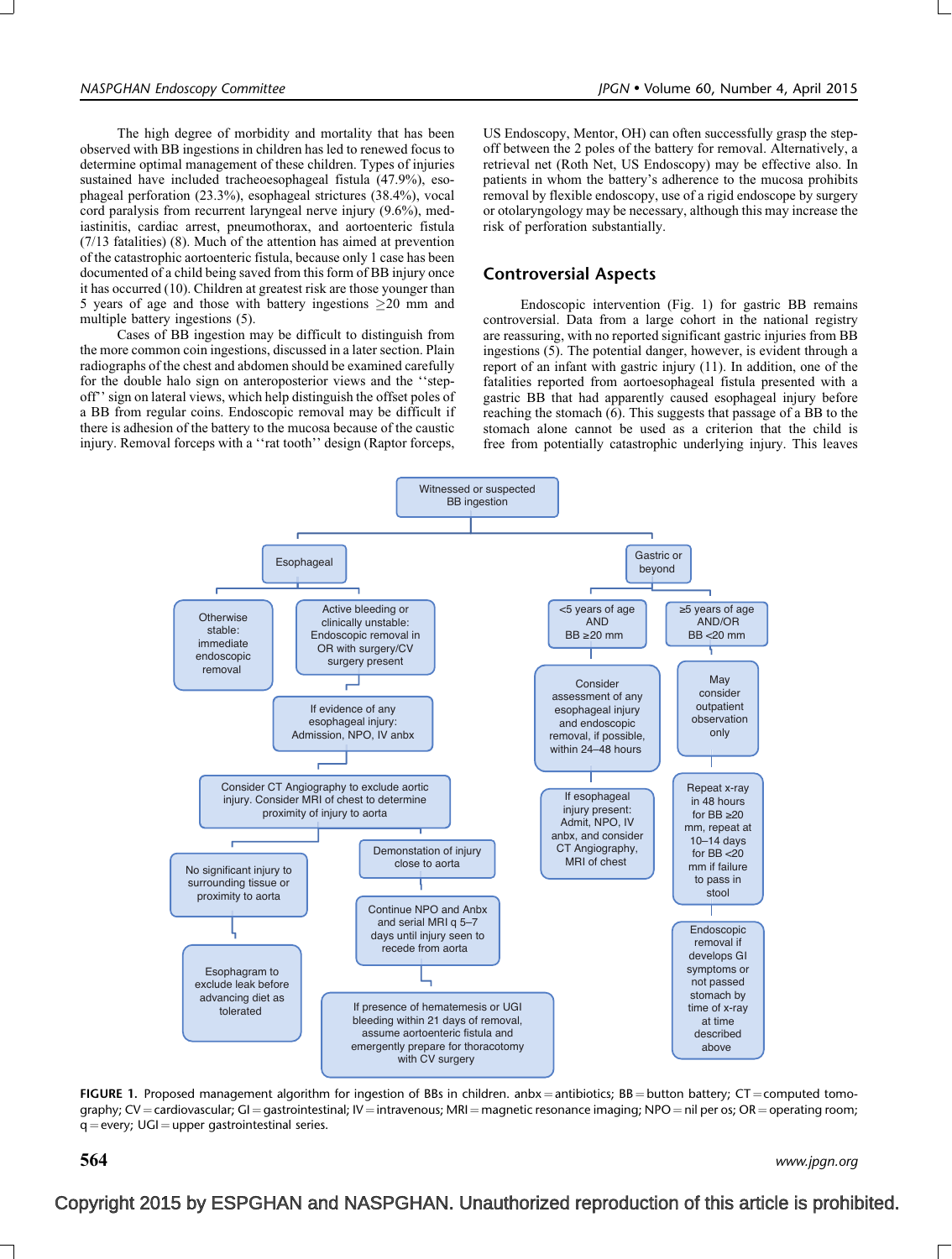some discretion to the clinician regarding the appropriate management of gastric batteries. The newly proposed clinical recommendations in the present article represent a significant departure from previous care algorithms in considering endoscopic evaluation in cases of gastric batteries. The intent of these recommendations, however, is to evaluate whether any demonstrable esophageal injury is present instead of gastric injury. This recommendation is based on expert opinion originating from the growing experience of catastrophic injury without a defined esophageal impaction, because no prospective, randomized studies have been performed on this subject. Factors supporting observation alone, without endoscopic removal of gastric batteries, are confirmed short duration of ingestion  $\left(\frac{2}{2} \text{ hours}\right)$ , size of the battery  $\left(\frac{20}{2} \text{ mm}\right)$ , absence of clinical symptoms, and a child 5 years of age or older. Consistent with American Society for Gastrointestinal Endoscopy guidelines, larger batteries  $(20 \text{ mm})$  in the stomach should be checked by radiograph and removed if in place after >48 hours [\(12\)](#page-10-0).

Another challenging aspect in caring for these patients is optimal management after endoscopic removal of the BB. Therefore, the most prudent course in those patients with a high degree of suspicion for full-thickness esophageal injury, even when asymptomatic, is to remain hospitalized. Although the economic costs of this approach may incur scrutiny from insurers, these must be weighed against the costs associated with the management of a delayed-onset aortoenteric fistula. Conservative management with inpatient observation must also take into account the distance the patient must travel to have access to care if an event occurs while in the home. Repeated endoscopic evaluation may underestimate the degree of submucosal injury present. Cross-sectional imaging with computed tomography angiography or magnetic resonance imaging (Fig. 2) has been used in this context for less invasive and more comprehensive assessment of the proximity of injury to important vascular and airway structures. Therefore, if esophageal injury is identified at the level of the aorta on endoscopy, use of these noninvasive modalities is recommended for further investigation and follow-up. Endoscopic ultrasound may offer another alternative for surveillance of submucosal injury and proximity to vascular structures in centers that have this capability, but further study is needed.

For inflammation extending through to the intima of the aorta, preemptive surgical management with thoracotomy and aortic grafting should be considered, despite the associated morbidity and mortality. Again, given the extremely poor history of success with repair of acute aortoenteric fistula hemorrhage, this aggressive approach may be warranted. For this reason, it is crucial to have representatives from cardiothoracic surgery and interventional cardiology involved early in the evaluation of these patients and to remain as part of the management team.

### Advocacy

Data from the report of the National Battery Ingestion Hotline reveal 8161 BB ingestions between 1990 and 2008, with an annual incidence ranging between 6.3 and 15.1 patients per million population [\(5\)](#page-10-0). The overall incidence, however, did not seem to increase over time. In contrast, data from the National Electronic Injury Surveillance System estimate >40,000 injuries from batteries in children  $\leq$  13 years between 1997 and 2010, with a  $>$ 2.5-fold increase in annual incidence in that time [\(7\).](#page-10-0) The majority of injuries from ingestions occurred in children, 62.5% in those younger than 6 years of age. When a source for the ingested battery was known, 61.8% of these were obtained directly from the product and 29.8% were loose. The batteries were most commonly obtained from hearing aids (36.3%) and games/toys (22.1%). This pattern

www.jpgn.org  $565$ 



FIGURE 2. Sagittal MRI demonstrating inflammation extending anteriorly from the esophagus into the immediate proximity of the aortic arch (white arrow) following removal of an impacted button battery in the mid-esophagus.  $MRI =$  magnetic resonance imaging.

highlights the need to protect this vulnerable population from easily obtained and loose BBs in the household. Present regulations from the Consumer Product Safety Commission require manufacturers to ensure that battery compartments are secured for all of the products intended for use in children younger than 3 years of age. The increase in morbidity and mortality from battery injuries has resulted in legislation introduced in the Congress to expand this requirement to all of the electronic devices. Advocacy efforts have also been launched by the battery industry in the form of a public awareness campaign and Web site (thebatterycontrolled.com). This Web site contains a public service video and informational handouts that can be supplied to parents of young children. Actual battery ingestions should be reported to the National Battery Ingestion Hotline, to be included in their database (202-625-3333).

### MAGNET INGESTIONS

#### Background

Ingestion of magnets is by no means a new occurrence in children [\(13\),](#page-10-0) and cautions about the increased risk of injury with ingestion of multiple magnets have been in existence for many years. The primary risk is the potential for enteroenteric fistula formation between magnets in adjacent loops of bowel with associated perforation, peritonitis, and bowel ischemia/necrosis; however, increased morbidity and mortality from these ingestions has been recognized among gastroenterologists and emergency personnel. This is largely attributed to the common use of neodymium, or rare earth, magnets in toys and other small objects. These magnets have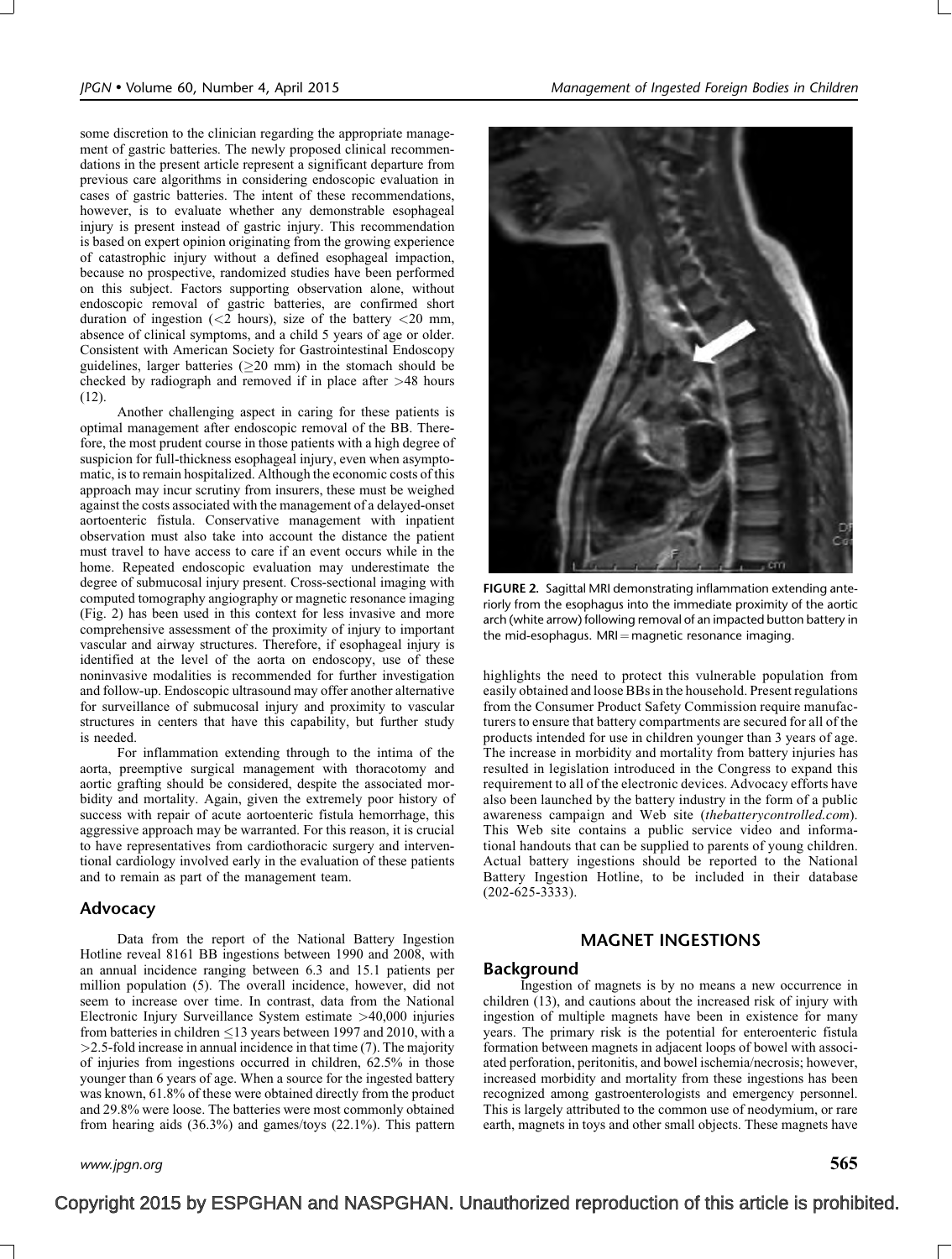>5 times the attractive force of conventional magnets and have demonstrated the tendency to cause GI injury much more readily than their conventional counterparts. Although the same potential for injury and principles for management apply to non-neodymium magnets, the relative risk is significantly less because of their decreased magnetic pull.

The first report of injury from neodymium magnet ingestion was from a series of 24 patients in 2002 [\(14\)](#page-10-0), with additional subsequent series published in the following years [\(15\)](#page-10-0). The injurious potential has been augmented by their popular use as desk toys, under the name Buckyballs, NeoCube, and others, in which they are packaged together in large numbers (200–1000) that are harder for parents to keep track of. The small size and shiny nature of these magnets make them an attractive target for ingestion by infants and toddlers. Ingestions by older children and adolescents, however, are also common, because they use the magnets to simulate a variety of face and body piercings. In the mid 2000s, with increasing reports of ingestions, the Consumer Product Safety Commission worked with manufacturers on changes to the package labeling, to indicate that they were intended for adults and posed a specific risk to children. After continued reports of serious injury and 1 death in 2012, the Consumer Product Safety Commission issued a mandatory recall [\(16\)](#page-10-0) of these products. This recall remains contested by some manufacturers [\(17\)](#page-10-0), but most have complied and are no longer selling these products (see Appendix 1, [http://](http://links.lww.com/MPG/A426) [links.lww.com/MPG/A426](http://links.lww.com/MPG/A426)).

### Morbidity and Mortality

The reported death of a 20-month-old child following a magnet ingestion in 2006 [\(18\)](#page-10-0) led to numerous subsequent publications documenting severe injuries in children. Data collected from the National Electronic Injury Surveillance System database showed an alarming 8.5-fold increase in the incidence of magnetic ingestions in children between 2002 and 2011, with  $>16,000$ estimated ingestions presenting to the emergency department in that time period [\(19\).](#page-10-0) A survey conducted by the North American Society of Pediatric Gastroenterology, Hepatology, and Nutrition of its membership revealed 424 patients in the past 10 years, with increasing incidence of 199 patients in the prior year (results presented at the 2012 AAP National Conference and Exhibition). Further analysis of these survey data is forthcoming, but preliminary results show that 52% of these patients resulted in endoscopic intervention alone, 20% with endoscopy and surgery, and 8% resulted in surgery alone. Only 15% were managed with observation alone. Of those who underwent surgery, 41% had repair of a perforation or fistula and 22% required some degree of bowel resection. In light of the increased morbidity and mortality associated with these ingestions, a proposed algorithm for their management was proposed in a 2012 article [\(Fig. 3\)](#page-5-0) and is also endorsed by this expert committee [\(20\).](#page-10-0)

### Controversial Aspects

There is a clear consensus that urgent removal of multiple magnet ingestions is indicated, even in the asymptomatic patient, when the location is amenable to endoscopic retrieval, by either esophagogastroduodenoscopy or colonoscopy. The type of retrieval device used may vary depending on the size and shape of the magnet ingested, although retrieval nets (Roth Net, US Endoscopy) are often the best choice for small, round magnets. The management of the asymptomatic patient with multiple magnets beyond the ligament of Treitz but proximal to the terminal ileum is more controversial. In centers with small bowel enteroscopy (single or

double balloon) available, these patients would be candidates for endoscopic removal. In most centers without this option, however, intervention would require laparotomy or laparoscopy, with concurrent increased morbidity, mortality, and costs. Conservative management with observation and perhaps laxative therapy may therefore be a reasonable alternative in this scenario. The concern, however, is that these patients may not become overtly symptomatic until a significant degree of bowel injury or even perforation has occurred. The general consensus among North American Society for Pediatric Gastroenterology, Hepatology, and Nutrition experts has been that if conservative management for these small bowel magnet cases is chosen, direct patient observation in a controlled setting should be maintained. In addition, serial abdominal films and clear ''ownership'' of the patient until such time as passage of the magnets can be confirmed are vital. A more aggressive treatment plan should be strongly considered in cases in which the patient lives remotely from the treatment center or significant concerns for psychosocial factors exist that would impede access to prompt care if the child's condition worsened. Endoscopic removal of single magnets is generally not considered necessary unless radiologic images cannot clearly determine whether a single magnet is truly present. Numerous reports document instances of multiple magnets adhered tightly together, thus appearing as a single object on x-ray. Therefore, it is imperative that at least 2 views of the chest or abdomen are obtained to discriminate the number of magnets present. If imaging shows that  $\geq 2$  magnets are adherent, then the multiple magnet protocol would apply. With other characteristics such as large magnet size or unusual shape, age of the child, location, or failure to pass as expected, endoscopic removal may be warranted.

### POINTED OBJECTS (NAILS, PINS, TACKS, TOOTHPICKS)

#### Background

In the beginning of the 20th century, sharp objects were reported as one of the most commonly ingested foreign bodies. Safety pin and nail ingestions, 15% and 13%, respectively, accounted for the bulk of the sharp object ingestions in the United States. Partially because of the popularity of disposable diapers, ingestion of safety pins has significantly declined [\(21\)](#page-10-0). During a 12-month prospective study, Paul et al reported that of 244 ingestions assessed by pediatric emergency room and pediatricians, 10% were defined as sharps and included straight pins, open safety pins, hairbrush bristles, and pine needles [\(22\).](#page-11-0) Incidence rates between 11% and 13% were reported from European and Asian centers [\(23–25\)](#page-11-0). The frequency and the type of ingested sharps are greatly dependent on cultural factors. Esophageal fish bones are most frequently encountered in patients of Asian and Mediterranean descent, where it is customary to introduce fish into the diet at a young age [\(26\)](#page-11-0), whereas pin ingestions are higher in ethnic groups that use pins to fasten clothing or for religious or cultural beliefs [\(27,28\).](#page-11-0) Toothpick ingestions tend to be more prevalent among older age groups.

### Morbidity and Mortality

Many sharp objects follow Jackson's axiom: ''advancing points puncture, trailing do not'' [\(29\)](#page-11-0), and often pass the GI tract uneventfully [\(25\)](#page-11-0). Before the development of modern surgical and endoscopic techniques, however, morbidity and mortality for ingestion of sharp objects were reported as high as 35% and 26%, respectively [\(30\)](#page-11-0). Delayed presentation and management increases the risk of serious complications, whereas prompt diagnosis and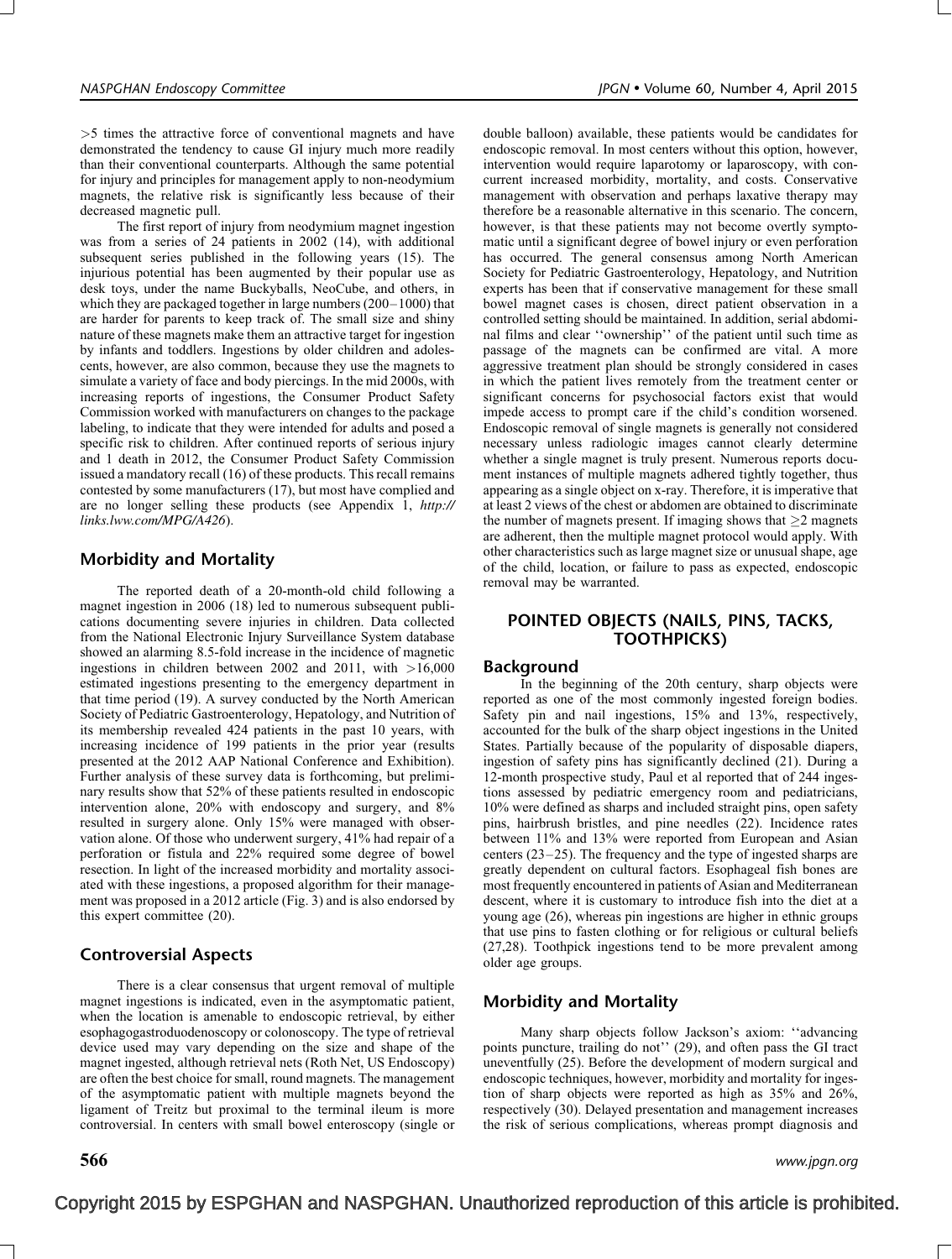<span id="page-5-0"></span>

FIGURE 3. Proposed management algorithm for magnet ingestion in children. Adapted from Hussain et al [\(20\)](#page-10-0). ED = emergency department;  $GI =$  gastrointestinal; PEG = polyethylene glycol.

availability of endoscopic therapy are likely responsible for decreased incidence of adverse events [\(31\)](#page-11-0). Symptomatic ingestions are more common if the foreign body is lodged in the upper-mid esophagus, with the most common symptoms of pain and dysphagia [\(25\)](#page-11-0). Up to 50%, however, can remain asymptomatic for weeks even in the case of proximal intestinal perforation [\(30\)](#page-11-0).

Reported complications include perforation and extraluminal migration, abscess, peritonitis, fistula formation [\(32–38\)](#page-11-0), appendicitis [\(39,40\),](#page-11-0) liver, bladder, heart, and lung penetration [\(39,41–43\)](#page-11-0), incarcerated umbilical hernia [\(44\)](#page-11-0), rupture of common carotid artery [\(45\)](#page-11-0), aortoesophageal fistula, and death [\(46\)](#page-11-0). The ileocecal region is the most common site for intestinal perforation, but perforations have been reported in the esophagus, pylorus, angle

### www.jpgn.org  $567$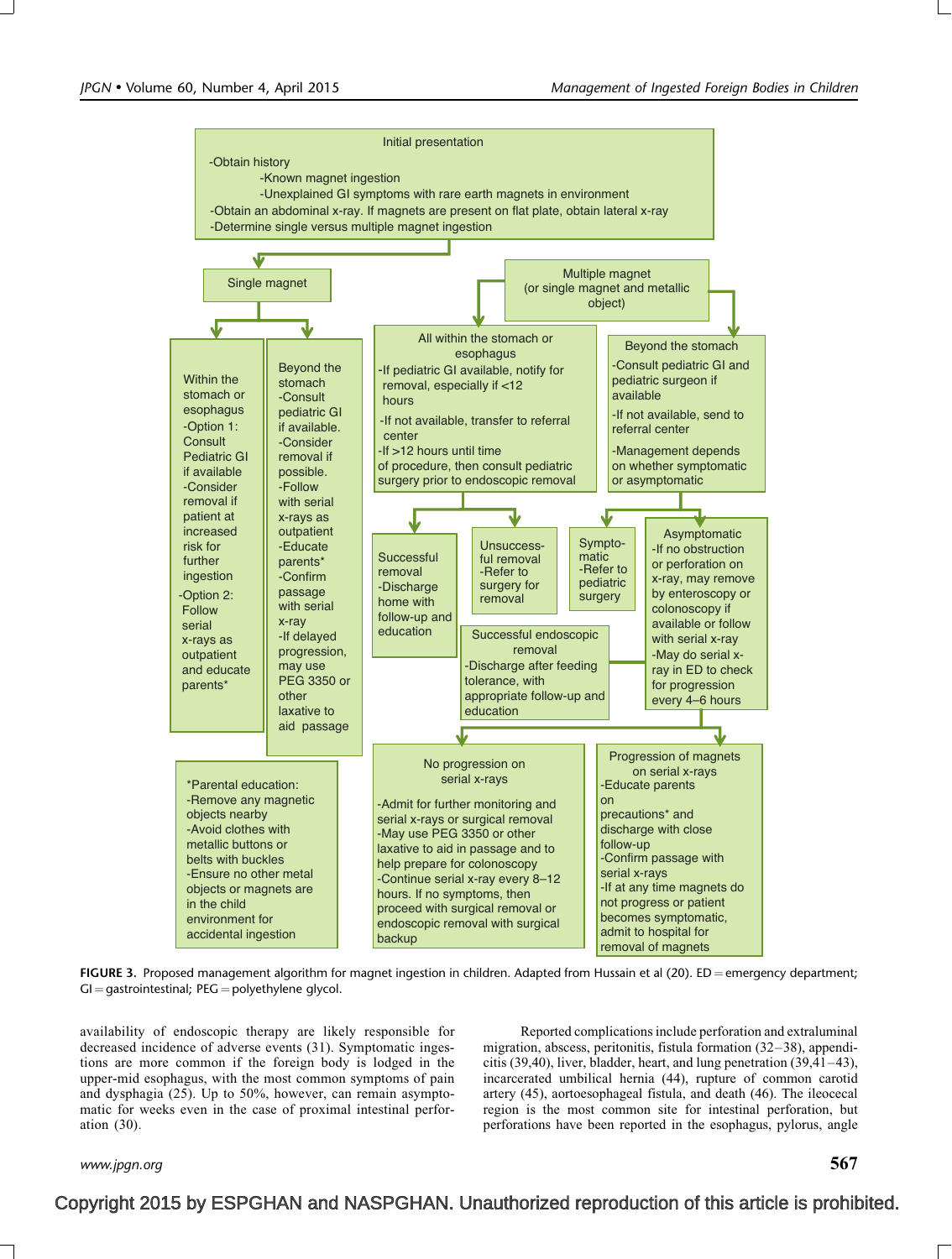of the duodenum, and colon [\(30,47\).](#page-11-0) Rates of complications are higher in patients who are symptomatic, have a delay in diagnosis beyond 48 hours [\(31\),](#page-11-0) or have swallowed a radiolucent foreign body [\(29,48,49\)](#page-11-0). Toothpick and bone ingestions have a high risk for perforation [\(40,47\)](#page-11-0) and are the most common foreign bodies that require surgical removal [\(48\).](#page-11-0)

### Management

A clear history or a suspicion of an ingested sharp foreign body necessitates urgent radiographic evaluation (Fig. 4). The positive predictive value of radiographs is 100% for metallic objects, but is much lower for objects made of glass (43%), fish bones (26%), and wood, which is completely radiolucent [\(25,50\).](#page-11-0) If the x-ray is negative but suspicion for a foreign body remains high, it may be prudent to proceed to endoscopic evaluation. Alternatively, computed tomography scan, ultrasounds, magnetic resonance imaging, and upper GI barium swallow have been used to identify radiolucent foreign bodies but may delay definitive treatment, especially if contrast is used [\(47,51,52\).](#page-11-0) A sharp object in the esophagus is a medical emergency because of the high risk of perforation and migration. It should be removed even if the patient has not been appropriately fasted. If the patient exhibits signs of respiratory compromise, neck swelling, crepitus, or peritonitis, a surgical consultation is mandatory and the patient should be transferred to a facility with appropriate expertise.

Once identified, optimal management depends on the location and type of the foreign body [\(29\)](#page-11-0). Success rates then depend on the experience level of the endoscopist and device choice [\(53\)](#page-11-0). Magill forceps are most useful for removal of sharp foreign bodies in the oropharynx and upper esophagus such as fish bones. Direct laryngoscopy can be used for objects lodged at or above the cricopharyngeus [\(12\)](#page-10-0). For sharp foreign bodies below the cricopharyngeus, a flexible endoscope has the lowest complication rates [\(12\)](#page-10-0). It may be helpful to replicate the foreign body before the

procedure, and some endoscopists use a practice run to identify the best tools for removal [\(29\).](#page-11-0) The best grasping tools for sharp objects include retrieval forceps, retrieval net, and polypectomy snare [\(54\)](#page-11-0). Size of the child, however, will limit access to some devices, especially if the patient weighs  $\lt$  5 kg. A 6-mm gastroscope has a 2-mm channel and will accommodate only small polypectomy retrieval nets (diameter of 20 mm), polypectomy snares, or Dormia basket devices, as well as several commercially available forceps [\(54\)](#page-11-0). Success rates of 96% have been reported for removal of sharp objects from the upper GI tract using rat tooth forceps [\(55\)](#page-11-0). Polypectomy snare is a good option for longer sharp objects such as toothpicks and can been used to close open safety pins in the stomach before withdrawal [\(15\)](#page-10-0). If the sharp end of the object is facing cephalad, it may be safest to push the object into the stomach with rat tooth forceps and rotate the sharp end caudally before removal.

### Controversial Aspects

A number of protective devices are available to limit esophageal trauma during retrieval. Although the diameter of an overtube (US Endoscopy and CONMED, Utica, NY) [\(56\)](#page-11-0) generally precludes its use in pediatric patients, in one report a 13.2-mm overtube was successfully used in a 3-year-old boy weighing 13.2 kg [\(57\)](#page-11-0). A foreign body protector hood (Kimberly-Clark, Irving, TX) is useful if the object is in the stomach or can be safely pushed into the stomach. Transparent distal caps have been used as protective devices and are widely available from band ligation or endoscopic mucosectomy kits [\(54\)](#page-11-0) but can only be used with standard-sized endoscopes. When a sharp foreign body has passed the ligament of Treitz, enteroscopy and surgery can be considered for removal, although clinical, social, and economic risks and benefits must be assessed. If observation instead of removal is chosen in the asymptomatic patient, patients would benefit from monitoring in a hospital setting [\(23\)](#page-11-0) with a daily abdominal x-ray.



FIGURE 4. Proposed management algorithm for ingestion of sharp or pointed objects in children.  $CT =$ computed tomography; FB = foreign body; MRI = magnetic resonance imaging.

 $568$  www.jpgn.org www.jpgn.org www.jpgn.org www.jpgn.org www.jpgn.org www.jpgn.org www.jpgn.org  $\sim$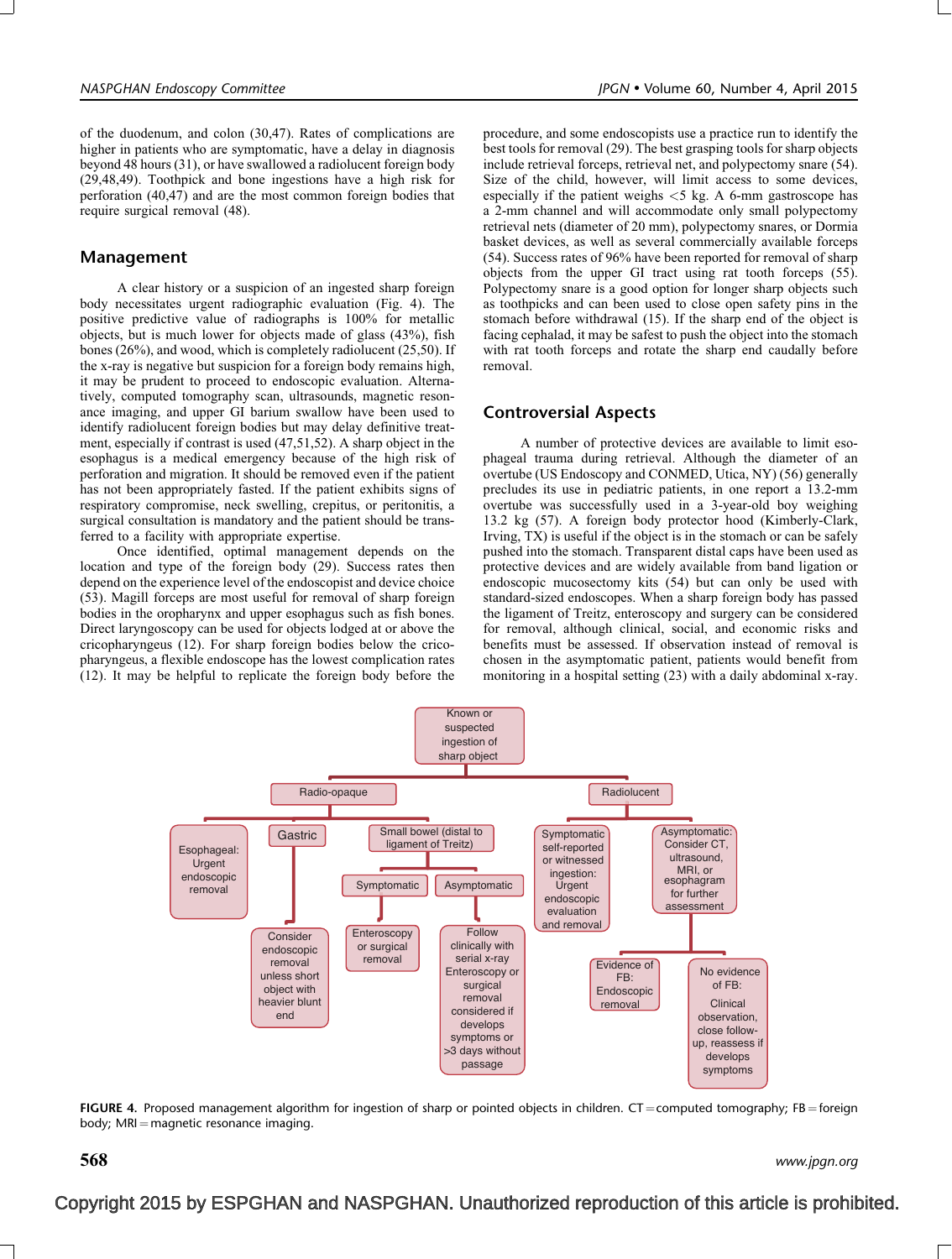Average transit time for foreign object in children has been described at 3.6 days [\(22\)](#page-11-0), and the mean time from ingestion of a sharp object to perforation has been reported at 10.4 days [\(58\).](#page-11-0) So, if the foreign body has not progressed on imaging in 3 days or the patient becomes symptomatic, surgical removal may be reconsidered.

Also controversial is endoscopic removal from the stomach and small bowel of straight pins and other sharp objects weighted at 1 end. Management recommendations vary from observation with serial x-rays to laparotomy [\(39\)](#page-11-0). A number of case reports and small case series describe successful conservative management for the majority of ingested sharp objects [\(39\)](#page-11-0). At present, however, no known patient or object criteria can be used to predict outcome. Additionally, straight pin perforations in the proximal GI tract are commonly asymptomatic, further complicating management. Despite Jackson's axiom, given the low risk of endoscopy and albeit rare but significant risk of severe morbidity and mortality from swallowed sharp objects, removal of all of the sharp objects within the reach of the endoscope is recommended if possible. The patients and families can elect the conservative approach after a detailed informed consent discussion, given the rare nature of the adverse events.

### ESOPHAGEAL FOOD IMPACTION

#### Background

Food bolus impactions are the most common type of FBI in adults with an estimated prevalence of 13 per 100,000 [\(59\).](#page-11-0) Data in children are more limited, but several studies have shown that impaction is often secondary to underlying esophageal pathology, such as eosinophilic esophagitis (EoE), reflux esophagitis, postanastomotic stricture following tracheoesophageal fistula repair, achalasia, and other motility disorders [\(59–62\).](#page-11-0) Although the diagnosis of EoE is based on several criteria, several published pediatric series of esophageal food impaction (EFI) showed a range of eosinophilic inflammation on biopsy from 43 to 100 eosinophils per high-power field [\(61,63–65\).](#page-11-0) This supports the clinical impression that acute or recurrent food impaction is a common presentation of EoE. Additional descriptive data from these pediatric series demonstrate that patients are predominantly boys with a mean age between 9 and 10 years. In the largest published series of 49 pediatric patients with EFI, 86% were white, non-Hispanic and 49% had a history of atopy [\(65\)](#page-11-0).

### Management

EFIs should be managed endoscopically when spontaneous clearance has not occurred ([Fig. 5\)](#page-8-0). If the patient is acutely symptomatic or showing signs of near-complete obstruction of the esophagus (eg, drooling, neck pain), endoscopy should be performed emergently to relieve the obstruction. If patients are able to tolerate their secretions, endoscopic removal may be delayed up to 24 hours. This will allow time to coordinate and perform the procedure in a controlled environment, as well as provide additional time for spontaneous clearance. Removal may require a piecemeal approach because of the incohesive nature of the impaction, resulting in a long, arduous procedure. For larger pediatric patients, an overtube may be considered to facilitate repeated esophageal intubations with minimal trauma, although the risk–benefit ratio should be carefully assessed. Transparent caps on the tip of the endoscope have been used successfully in these patients to aid in suctioning out large pieces of meat impactions [\(66,67\).](#page-11-0) These caps may be either taken from band ligation devices or purchased separately in a variety of shapes and sizes (Olympus America, Melville, NY). At the time of endoscopic removal, biopsies should

www.jpgn.org  $569$ 

be obtained from the proximal and distal esophagus to assess for underlying pathology that would benefit from additional treatment and predispose to recurrence. In patients with initial endoscopic disimpaction, if EoE is suspected, dilation of any underlying stricture is best deferred for another date, after the biopsies have been able to be reviewed and appropriate treatment instituted as needed. Dilation at the initial presentation is also best avoided if the impaction has been in place for a prolonged period. Because of the high likelihood of underlying pathology, it is vital that these patients are referred for appropriate GI follow-up to ensure that appropriate treatment is initiated. Otherwise, they are likely to return with recurrent impaction.

### Controversial Aspects

Although concern was raised by the expert panel of increased perforation risk with biopsies obtained at the time of endoscopic removal of the food impaction, no evidence exists to support this contention. Use of an overtube in the pediatric population carries some increased risk for perforation, although newer tubes made of softer materials may expand the range of patients who are eligible candidates [\(57\)](#page-11-0). Use of glucagon to relax the lower esophageal sphincter to hasten spontaneous clearance has been studied with equivocal results and has not generally been recommended for EFI [\(68\)](#page-11-0). Data suggest that it may be particularly ineffective in patients with underlying EoE [\(69\)](#page-11-0). It may be considered in patients with distal esophageal impactions or in facilities where endoscopic care is not readily available. It should not be allowed to limit or delay appropriate endoscopic management. Similarly, advancement of a food bolus into the stomach by bougie dilator has been advocated as a method to avoid the need for endoscopic removal; however, there are no published reports in the literature. Although found to be safe and cost-effective for uncomplicated esophageal coins in some series [\(70,71\)](#page-11-0), this practice should generally be discouraged in patients with food bolus impactions, because it may increase the risk of perforation when there is an undiagnosed stricture present and offers no option to obtain biopsies to identify underlying pathology. Conversely, gentle pressure under direct visualization with the tip of the endoscope into the center of the bolus to advance it into the stomach may be considered, although its use in pediatrics has not been studied. A series of 189 adult patients with EFI using the ''push technique'' resulted in no perforations [\(72\)](#page-11-0) but has not been validated in younger patients. Use of papain or other proteolytic enzymes to soften or loosen bolus impactions is contraindicated, having been associated with esophageal injury [\(73\)](#page-11-0), aspiration pneumonitis [\(74\)](#page-11-0), perforation [\(75\)](#page-11-0), and hypernatremia [\(76\)](#page-11-0).

### COINS AND OTHER BLUNT OBJECTS

#### Background

Coins are the most common ingested objects among children in the United States, with >250,000 ingestions and 20 deaths reported in the United States during a 10-year period [\(77\)](#page-12-0). Factors that influence the likelihood of spontaneous passage include position in the esophagus, age of the child, and coin size. Generally, spontaneous clearance of coins occurs in approximately 30% of patients [\(78\)](#page-12-0), whereas coins in the distal esophagus may clear before endoscopic removal in as many as 60% of patients, depending on the size of the coin and the age of the patient [\(79,80\).](#page-12-0) Coins >23.5 mm, such as the American and Canadian quarters (24 mm), are more likely to become impacted, especially in children younger than 5 years of age.

Ingestion of large or long objects is also an issue of special concern. As with any esophageal foreign body, these ingestions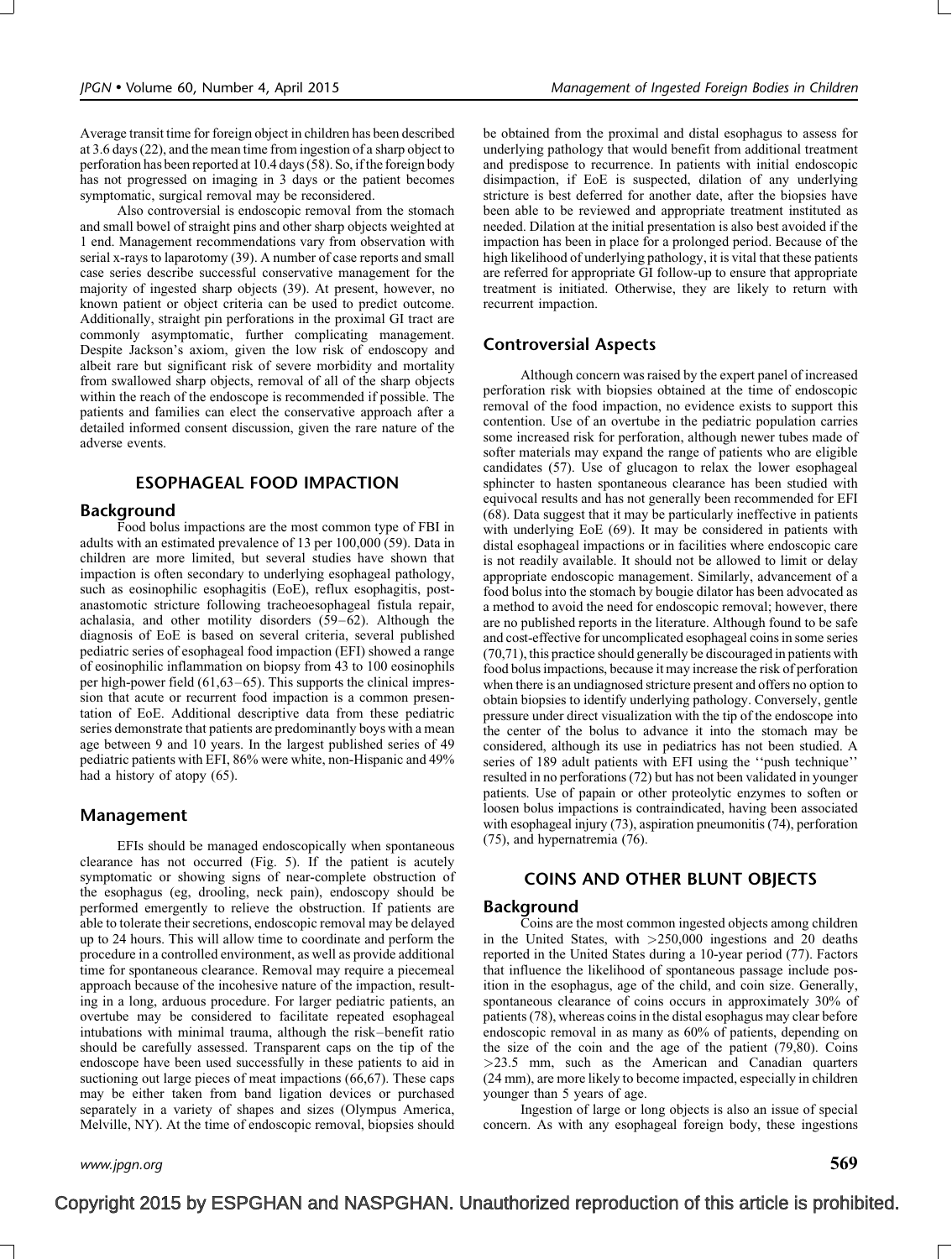<span id="page-8-0"></span>

FIGURE 5. Proposed algorithm for management of EFIs in children. EFI = esophageal food impaction; EoE = eosinophilic esophagitis; FB = foreign body;  $GI =$  gastrointestinal;  $PPI =$  proton pump inhibitor.

require prompt removal within 24 hours. If the diameter of the object is  $>25$  mm, however, it is unlikely to pass through the pylorus [\(12\),](#page-10-0) especially in the younger child. Additionally, long objects, >6 cm in length, are unlikely to clear the duodenal sweep and, if they do, are equally unlikely to pass through the ileocecal valve [\(81\).](#page-12-0) In an adult study, 80% of objects longer than 6 cm were unable to pass the pylorus by 48 hours after presentation [\(31\).](#page-11-0) For those reasons, large or long objects, even though they are blunt, should be removed from the stomach.

### Management

Initial management of witnessed or suspected coin ingestions should begin with a foreign body series of radiographs to identify

the presence and location of any coins [\(Fig. 6](#page-9-0)). Careful attention should be placed on the edges of the coin to exclude the double halo sign of a BB, which may easily be mistaken for a coin. In addition, lateral films are extremely helpful in differentiating the ''step-off'' between the positive and negative poles of a BB that will discriminate it from a coin. Esophageal coins should be removed within 24 hours on ingestion to reduce the risk of significant esophageal injury or erosion into neighboring structures. As with other esophageal impactions, if the patient is acutely symptomatic, unable to manage secretions, or with respiratory or other concerning symptoms, emergent removal is indicated. Otherwise, removal can be delayed up to 12 to 24 hours. A repeat radiograph, however, should be obtained immediately before the endoscopy, because up to onefourth of esophageal coins pass spontaneously within 8 to 16 hours. After removal, the underlying esophageal mucosa should be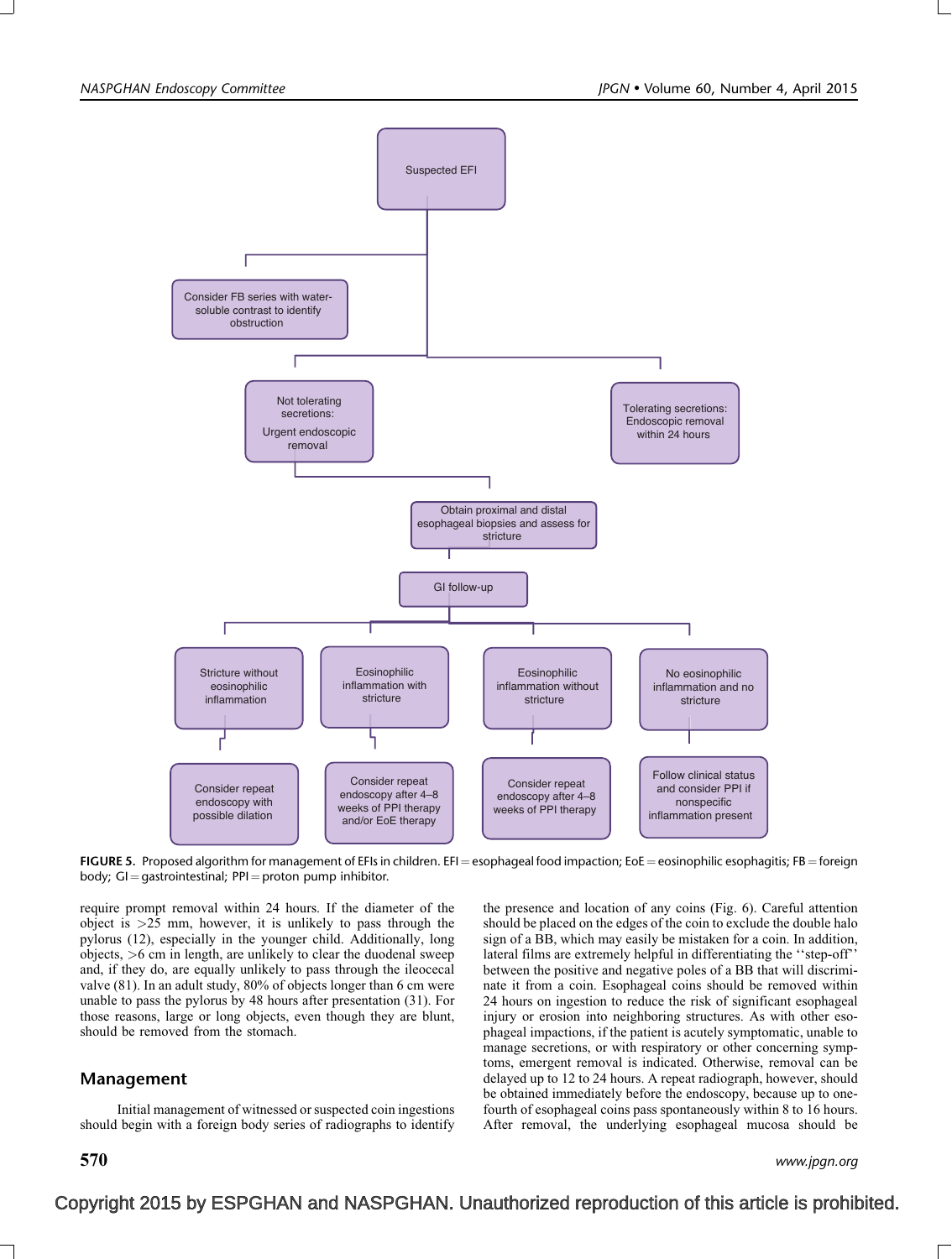<span id="page-9-0"></span>

FIGURE 6. Proposed algorithm for management of coin ingestions in children. PA = posterior–anterior.

examined closely for evidence of significant injury. If the timing of coin ingestion is unknown or otherwise suspected to have been prolonged (>24 hours), urgent endoscopic removal in the operating room with involvement of the local surgery team should be considered. Gastric coins can generally be managed expectantly, unless overt GI symptoms are noted. In asymptomatic patients, parents should be instructed to monitor the stools for passage of the coin and serial x-rays obtained every 1 to 2 weeks until clearance can be documented. If the coin is retained after 2 to 4 weeks of observation, elective endoscopic removal may be considered. Although no studies specify a specific time limit by which most spontaneously passed coins will exit the stomach, children with underlying anatomic or surgical changes, such as pyloromyotomy, may have increased risk for retained coins [\(82,83\)](#page-12-0).

If at all possible, using a standard endoscope with a 9.0-mm diameter and a 2.8-mm working channel will allow the endoscopist to pass an alligator jaw forceps. Using a small endotracheal tube or deflating the cuff may allow passage of this endoscope. Other endoscopic options include small rubber-tipped or W-shaped forceps, small alligator forceps, and tripod or pentapod forceps that may have to be only partially opened [\(84\)](#page-12-0).

### Controversial Aspects

Alternative, nonendoscopic methods of coin removal have been successfully used at some centers, in an effort to decrease unnecessary use of resources and because of nonavailability of appropriate providers or referrals. As noted above in the discussion of EFI, data on the use of glucagon are equivocal at best and use of glucagon is not generally recommended [\(85\)](#page-12-0), but may be

www.jpgn.org  $571$ 

considered in cases of distal esophageal coins when endoscopy is not readily available. Use of a Foley catheter under fluoroscopic guidance to ''sweep'' out coins lodged in the upper esophagus while the patient is maintained in the Trendelenburg position has been reported [\(86\)](#page-12-0). This practice, however, is greatly operator dependent and has led to concerns about perforation, aspiration, and acute airway obstruction if performed incorrectly. Conversely, ''pushing'' coins into the stomach has been shown to be safe and cost-effective compared with endoscopic removal in uncomplicated cases of coin ingestions [\(70,71\),](#page-11-0) but offers the disadvantages of not allowing direct inspection of the esophagus for underlying pathology, as well as inability to retrieve the coin.

### SUPERABSORBENT OBJECTS

#### Background

The use of superabsorbent polymers in a variety of personal hygiene, agricultural, and entertainment products has become increasingly common. These polymers have a number of useful applications because of their ability to retain up to 100 times their weight in water. The most common use in the market is in disposable diapers and other feminine hygiene products. Their use in tampons, however, was restricted in the 1980s because of concerns about toxic shock syndrome; however, they have been marketed in a variety of children's toys under the trade names Water Balz, Growing Skulls, H2O Orbs, and Fabulous Flowers toys, as well as by generic manufacturers. With increased exposure to children came the inevitable ingestion cases, complicated by the potential for bowel obstruction because the objects rapidly expand in the GI tract. The amount of expansion is variable, largely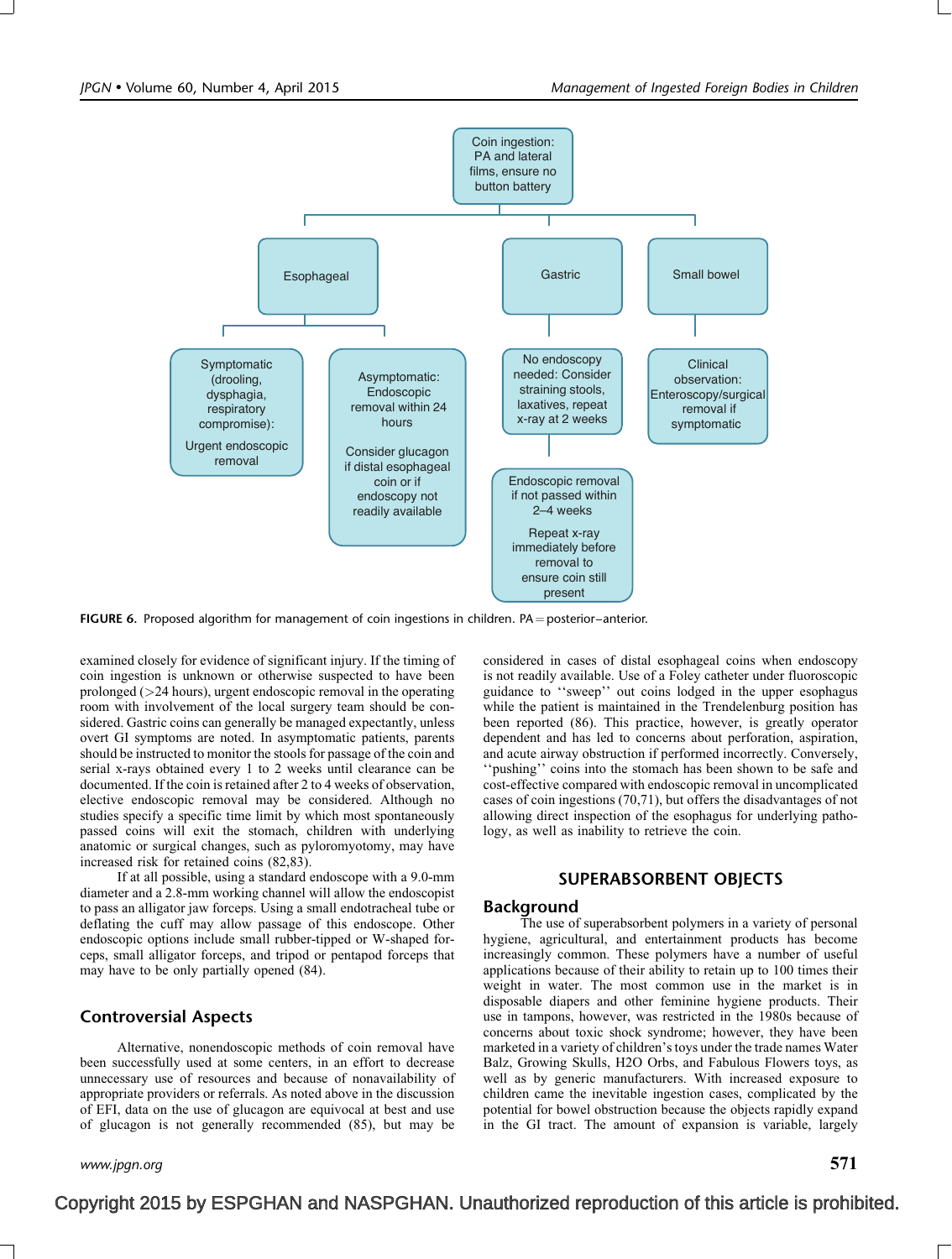<span id="page-10-0"></span>dependent on the density of the cross-linked polymers and the purity of the surrounding water, but can reach up to 30 to 60 times their original volume. Thus, the marble-sized dry beads can easily expand to a size that would obstruct the bowel or gastric outlet. To date, only 4 publications are found (2 in the US literature [\(87,88\)](#page-12-0) and 2 international) that have documented ingestion resulting in significant morbidity and mortality, including 1 death [\(89\).](#page-12-0) These events led to a voluntary recall by the Consumer Product Safety Commission in December 2012. Nevertheless, a large number of these products can be found in the marketplace, in addition to their use for products other than toys. Management of these ingestions is made more challenging by the fact that they are radiolucent and will generally pass easily through the proximal GI tract until they enlarge enough to cause obstruction.

In adolescents, intentional ingestion of superabsorbent products (feminine pads and tampons) has been anecdotally observed by members of the Endoscopy Committee, but at this time no reports of human ingestion have been published. Anecdotal cases of canine ingestion of (used) tampons resulting in bowel obstruction, however, have been reported. Because of their increased capacity to expand in the unused state, intentional ingestion by humans would also seem to incur a real risk of obstruction.

### Management

In the case of ingestion of beads or balls of superabsorbent polymers, such as the Water Balz or similar product, emergent endoscopic removal would be recommended. Once again, the device used will depend on the size and shape of the object. For round objects, a retrieval net or wire basket may be most effective. For larger, irregularly shaped objects, a polyp snare may be a better option. Increased time of ingestion increases both the depth of passage and the amount of absorbed water. Radiographic studies before removal are unlikely to be helpful, because of the radiolucent nature of these objects. Contrast studies could potentially identify areas of obstruction, but are likely to delay or complicate plans for endoscopic removal. As with other types of FBIs, examination of other objects from the same product can aid in the planning for removal and help assess the degree of risk. In patients in whom ingestion is suspected but not witnessed, the decision to proceed with endoscopy may be made even before the advent of clinical symptoms, depending on the level of suspicion. If upper endoscopic examination fails to identify the object, a high degree of vigilance must be reserved for the development of more distal bowel obstruction. Surgical consultation and clinical observation may therefore be advised, again depending on the level of suspicion that a true ingestion has occurred.

### Controversial Aspects

Once again, the decision on endoscopic intervention remains largely at the discretion of the endoscopist. At present, few reports, and that also only anecdotal, are available on which to base clinical recommendations. Use of more invasive intervention, such as small bowel enteroscopy or laparoscopy for removal in an otherwise asymptomatic patient, represents an even more controversial area. With increased experience, a greater consensus on the significant danger these types of ingestions represent and degree of aggressive management may develop. Until then, it seems prudent to err on the side of prompt removal whenever possible.

### SUMMARY

Management of pediatric foreign bodies remains one of the most challenging endoscopic dilemmas faced by pediatric

gastroenterologists. This is made more difficult by the lack of prospective, multicenter trials to provide a strong evidence base to develop guidelines. The present article is an attempt to provide some consensus among a panel of "expert" endoscopists to help guide clinical decision making in this population. This panel acknowledges, however, that the experiential basis used as a foundation for many of the recommendations made in the present article may contain a significant academic bias. This bias may limit applicability of these guidelines across many types of practices, and there can be no substitute for clinical judgment. It is therefore the intention of this panel that these guidelines be used as a starting point for clinical care, instead of an absolute management rubric.

JPGN • Volume 60, Number 4, April 2015

#### **REFERENCES**

- 1. Litovitz TL, Klein-Schwartz W, White S, et al. 2000 annual report of the American Association of Poison Control Centers Toxic Exposure Surveillance System. Am J Emerg Med 2001;19:337–95.
- 2. Arana A, Hauser B, Hachimi-Idrissi S, et al. Management of ingested foreign bodies in childhood and review of the literature. Eur J Pediatr 2001;160:468–72.
- 3. Chen MK, Beierle EA. Gastrointestinal foreign bodies. Pediatr Ann 2001;30:736–42.
- 4. Litovitz T, Schmitz BF. Ingestion of cylindrical and button batteries: an analysis of 2382 cases. Pediatrics 1992;89 (4 pt 2):747–57.
- 5. Litovitz T, Whitaker N, Clark L. Preventing battery ingestions: an analysis of 8648 cases. Pediatrics 2010;125:1178–83.
- 6. Brumbaugh DE, Colson SB, Sandoval JA, et al. Management of button battery-induced hemorrhage in children. J Pediatr Gastroenterol Nutr  $2011.52.585 - 9$
- 7. Ferrante J, O'Brien C, Osterhout C, et al. Injuries from batteries among children aged < 13 years*—*United States, 1995–2010. MMWR Morb Mortal Wkly Rep 2012;61:661–6.
- 8. Litovitz T, Whitaker N, Clark L, et al. Emerging battery-ingestion hazard: clinical implications. Pediatrics 2010;125:1168-77.
- 9. Tanaka J, Yamashita M, Kajigaya H. Esophageal electrochemical burns due to button type lithium batteries in dogs. Vet Hum Toxicol 1998; 40:193–6.
- 10. Spiers A, Jamil S, Whan E, et al. Survival of patient after aortooesophageal fistula following button battery ingestion. ANZ J Surg 2012;82:186–7.
- 11. Honda S, Shinkai M, Usui Y, et al. Severe gastric damage caused by button battery ingestion in a 3-month-old infant. J Pediatr Surg 2010;45:e23–6.
- 12. Ikenberry SO, Jue TL, Anderson MA, et al. Management of ingested foreign bodies and food impactions. Gastrointest Endosc 2011;73: 1085–91.
- 13. Honzumi M, Shigemori C, Ito H, et al. An intestinal fistula in a 3-yearold child caused by the ingestion of magnets: report of a case. Surg Today 1995;25:552–3.
- 14. McCormick S, Brennan P, Yassa J, et al. Children and mini-magnets: an almost fatal attraction. Emerg Med J 2002;19:71–3.
- 15. Kay M, Wyllie R. Pediatric foreign bodies and their management. Curr Gastroenterol Rep 2005;7:212–8.
- 16. CPSC starts rulemaking to develop new federal standard for hazardous, high-powered magnet sets. 2012 [release number: 12-256]. [http://](http://www.cpsc.gov/en/Newsroom/News-Releases/2012/CPSC-Starts-Rulemaking-to-Develop-New-Federal-Standard-for-Hazardous-High-Powered-Magnet-Sets/) [www.cpsc.gov/en/Newsroom/News-Releases/2012/CPSC-Starts-Rule](http://www.cpsc.gov/en/Newsroom/News-Releases/2012/CPSC-Starts-Rulemaking-to-Develop-New-Federal-Standard-for-Hazardous-High-Powered-Magnet-Sets/) [making-to-Develop-New-Federal-Standard-for-Hazardous-High-Powered-](http://www.cpsc.gov/en/Newsroom/News-Releases/2012/CPSC-Starts-Rulemaking-to-Develop-New-Federal-Standard-for-Hazardous-High-Powered-Magnet-Sets/)[Magnet-Sets/](http://www.cpsc.gov/en/Newsroom/News-Releases/2012/CPSC-Starts-Rulemaking-to-Develop-New-Federal-Standard-for-Hazardous-High-Powered-Magnet-Sets/).
- 17. Raabe S. Man's steely resolve. The Denver Post. 2013; Business section.
- 18. Child's death prompts replacement program of magnetic building sets. 2006. <http://www.cpsc.gov/cpscpub/prerel/prhtml06/06127.html>.
- 19. Abbas MI, Oliva-Hemker M, Choi J, et al. Magnet ingestions in children presenting to US emergency departments, 2002–2011. J Pediatr Gastroenterol Nutr 2013;57:18–22.
- 20. Hussain SZ, Bousvaros A, Gilger M, et al. Management of ingested magnets in children. J Pediatr Gastroenterol Nutr 2012;55:239–42.
- 21. Reilly BK, Stool D, Chen X, et al. Foreign body injury in children in the twentieth century: a modern comparison to the Jackson collection. Int J Pediatr Otorhinolaryngol 2003;67 (suppl 1):S171–4.

 $572 \,$  www.jpgn.org  $\,$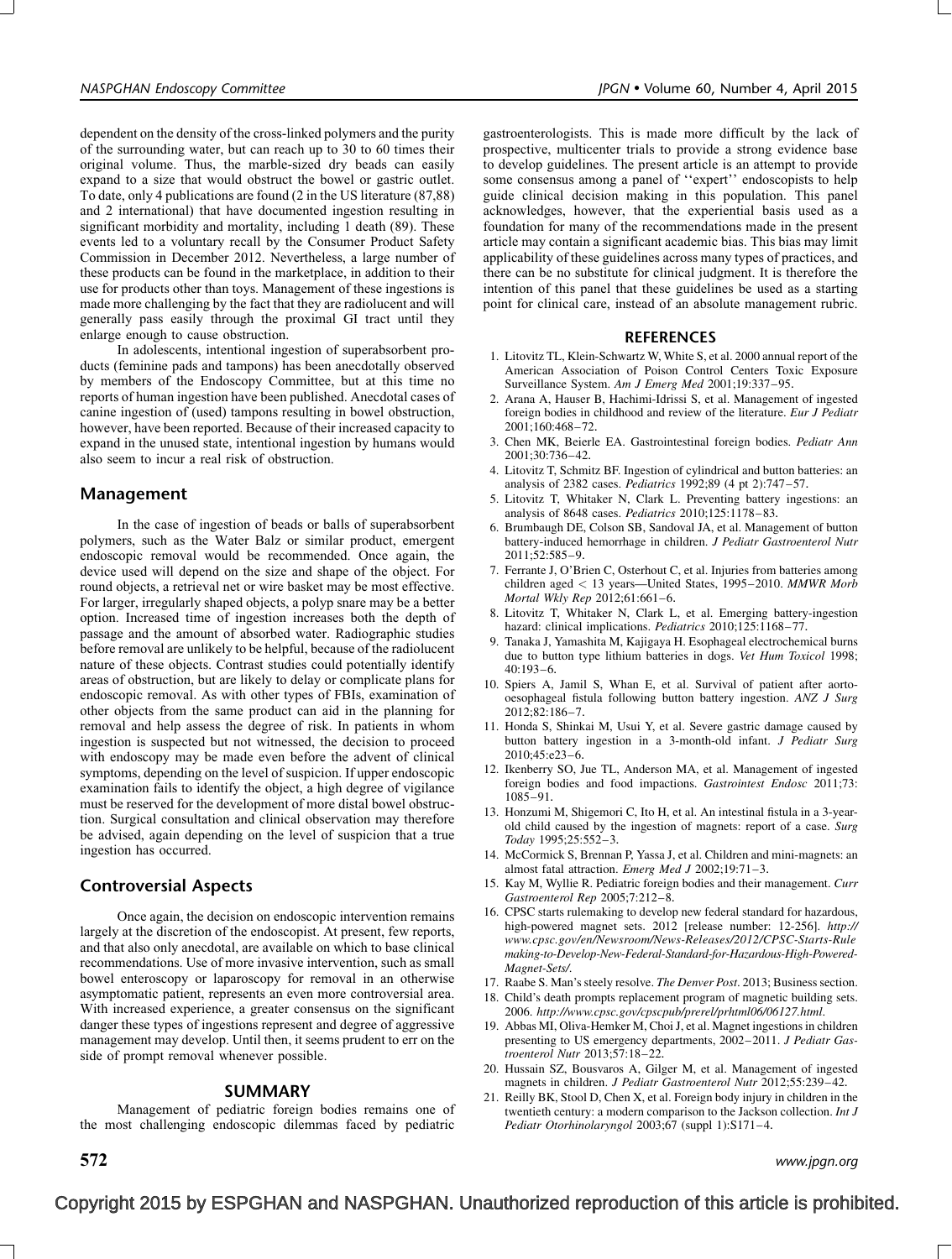- <span id="page-11-0"></span>22. Paul RI, Christoffel KK, Binns HJ, et al. Foreign body ingestions in children: risk of complication varies with site of initial health care contact. Pediatric Practice Research Group. Pediatrics 1993;91:121–7.
- 23. Gregori D, Scarinzi C, Morra B, et al. Ingested foreign bodies causing complications and requiring hospitalization in European children: results from the ESFBI study. Pediatr Int 2010;52:26–32.
- 24. Chen KT, Malo MS, Beasley-Topliffe LK, et al. A role for intestinal alkaline phosphatase in the maintenance of local gut immunity. Dig Dis Sci 2011:56:1020-7.
- 25. Cheng W, Tam PK. Foreign-body ingestion in children: experience with 1265 cases. J Pediatr Surg 1999;34:1472–6.
- 26. Farmakakis T, Dessypris N, Alexe DM, et al. Magnitude and objectspecific hazards of aspiration and ingestion injuries among children in Greece. Int J Pediatr Otorhinolaryngol 2007;71:317–24.
- 27. Aydoğdu S, Arikan C, Cakir M, et al. Foreign body ingestion in Turkish children. Turk J Pediatr 2009;51:127–32.
- 28. Türkyilmaz Z, Karabulut R, Sönmez K, et al. A new method for the removal of safety pins ingested by children. Ann Acad Med Singapore 2007;36:206–7.
- 29. Webb WA. Management of foreign bodies of the upper gastrointestinal tract: update. Gastrointest Endosc 1995;41:39–51.
- 30. MacManus J. Perforation of the intestine by ingested foreign bodies: report of two cases and review of the literature. Am J Surg 1941;53:393– 402.
- 31. Palta R, Sahota A, Bemarki A, et al. Foreign-body ingestion: characteristics and outcomes in a lower socioeconomic population with predominantly intentional ingestion. Gastrointest Endosc 2009;69 (3 pt 1):426–33.
- 32. Selivanov V, Sheldon GF, Cello JP, et al. Management of foreign body ingestion. Ann Surg 1984;199:187–91.
- 33. Braumann C, Goette O, Menenakos C, et al. Laparoscopic removal of ingested pin penetrating the gastric wall in an immunosuppressed patient. Surg Endosc 2004;18:870.
- 34. Carp L. Foreign bodies in the intestine. Ann Surg 1927;85:575–91.
- 35. Stricker T, Kellenberger CJ, Neuhaus TJ, et al. Ingested pins causing perforation. Arch Dis Child 2001;84:165–6.
- 36. Aktay AN, Werlin SL. Penetration of the stomach by an accidentally ingested straight pin. J Pediatr Gastroenterol Nutr 2002;34:81–2.
- 37. Mehran A, Podkameni D, Rosenthal R, et al. Gastric perforation secondary to ingestion of a sharp foreign body. *JSLS* 2005;9:91-3.
- 38. Goh BK, Chow PK, Quah HM, et al. Perforation of the gastrointestinal tract secondary to ingestion of foreign bodies. World J Surg 2006; 30:372–7.
- 39. Paul RI, Jaffe DM. Sharp object ingestions in children: illustrative cases and literature review. Pediatr Emerg Care 1988;4:245–8.
- 40. Klingler PJ, Seelig MH, DeVault KR, et al. Ingested foreign bodies within the appendix: a 100-year review of the literature. Dig Dis 1998;16:308–14.
- 41. Akçam M, Koçkar C, Tola HT, et al. Endoscopic removal of an ingested pin migrated into the liver and affixed by its head to the duodenum. Gastrointest Endosc 2009;69:382–4.
- 42. Garcia-Segui A, Bercowsky E, Gómez-Fernández I, et al. Late migration of a toothpick into the bladder: initial presentation with urosepsis and hydronephrosis. Arch Esp Urol 2012;65:626-9.
- 43. Karadayi S, Sahin E, Nadir A, et al. Wandering pins: case report. Cumhuriyet Med J 2009;31:300–2.
- 44. Mirza B, Sheikh A. Open safety pin ingestion presenting as incarcerated umbilical hernia. APSP J Case Rep 2011;2:25.
- 45. Sai Prasad TR, Low Y, Tan CE, et al. Swallowed foreign bodies in children: report of four unusual cases. Ann Acad Med Singapore 2006;35:49–53.
- 46. McComas BC, van Miles P, Katz BE. Successful salvage of an 8-monthold child with an aortoesophageal fistula. J Pediatr Surg 1991;26:1394– 5.
- 47. Pinero Madrona A, Fernández Hernández JA, Carrasco Prats M, et al. Intestinal perforation by foreign bodies. Eur J Surg 2000;166:307–9.
- 48. Hameed K, Hassan M, Rehman S. Management of foreign bodies in the upper gastrointestinal tract with flexible endoscope. J Postgrad Med Inst (Peshawar-Pakistan) 2011;25:433–5.
- 49. Tokar B, Cevik AA, Ilhan H. Ingested gastrointestinal foreign bodies: predisposing factors for complications in children having surgical or endoscopic removal. Pediatr Surg Int 2007;23:135–9.

www.jpgn.org  $573$ 

- 50. Horton LK, Jacobson JA, Powell A, et al. Sonography and radiography of soft-tissue foreign bodies. AJR Am J Roentgenol 2001;176:1155–9.
- 51. Binder L, Anderson WA. Pediatric gastrointestinal foreign body ingestions. Ann Emerg Med 1984;13:112–7.
- 52. Uyemura MC. Foreign body ingestion in children. Am Fam Physician 2005;72:287–91.
- 53. Faigel DO, Stotland BR, Kochman ML, et al. Device choice and experience level in endoscopic foreign object retrieval: an in vivo study. Gastrointest Endosc 1997;45:490–2.
- 54. Chauvin A, Viala J, Marteau P, et al. Management and endoscopic techniques for digestive foreign body and food bolus impaction. Dig Liver Dis 2013;45:529–42.
- 55. Zhang S, Cui Y, Gong X, et al. Endoscopic management of foreign bodies in the upper gastrointestinal tract in South China: a retrospective study of 561 cases. Dig Dis Sci 2010;55:1305–12.
- 56. Tierney WM, Adler DG, Conway JD, et al. Overtube use in gastrointestinal endoscopy. Gastrointest Endosc 2009;70:828–34.
- 57. Barth BA, Banerjee S, Bhat YM, et al. Equipment for pediatric endoscopy. Gastrointest Endosc 2012;76:8–17.
- 58. Rodríguez-Hermosa JI, Codina-Cazador A, Sirvent JM, et al. Surgically treated perforations of the gastrointestinal tract caused by ingested foreign bodies. Colorectal Dis 2008;10:701–7.
- 59. Longstreth GF, Longstreth KJ, Yao JF. Esophageal food impaction: epidemiology and therapy. A retrospective, observational study. Gastrointest Endosc 2001;53:193–8.
- 60. Byrne KR, Panagiotakis PH, Hilden K, et al. Retrospective analysis of esophageal food impaction: differences in etiology by age and gender. Dig Dis Sci 2007;52:717–21.
- 61. Cheung KM, Oliver MR, Cameron DJ, et al. Esophageal eosinophilia in children with dysphagia. J Pediatr Gastroenterol Nutr 2003;37:498– 503.
- 62. Lao J, Bostwick HE, Berezin S, et al. Esophageal food impaction in children. Pediatr Emerg Care 2003;19:402-7.
- 63. Vicente Y, Hernandez-Peredo G, Molina M, et al. Acute food bolus impaction without stricture in children with gastroesophageal reflux. J Pediatr Surg 2001;36:1397–400.
- 64. Diniz LO, Towbin AJ. Causes of esophageal food bolus impaction in the pediatric population. Dig Dis Sci 2012;57:690–3.
- 65. Hurtado CW, Furuta GT, Kramer RE. Etiology of esophageal food impactions in children. J Pediatr Gastroenterol Nutr 2011;52:43–6.
- 66. Patel NC, Fry LC, Mönkemüller KE. Modified suction cap technique for endoscopic management of esophageal food impaction. Endoscopy 2003;35:548.
- 67. Sumiyama KRE. Endoscopic caps. Tech Gastrointest Endosc 2006; 8:28–32.
- 68. Weant KA, Weant MP. Safety and efficacy of glucagon for the relief of acute esophageal food impaction. Am J Health Syst Pharm 2012; 69:573–7.
- 69. Thimmapuram J, Oosterveen S, Grim R. Use of glucagon in relieving esophageal food bolus impaction in the era of eosinophilic esophageal infiltration. Dysphagia 2013;28:212–6.
- 70. Arms JL, Mackenberg-Mohn MD, Bowen MV, et al. Safety and efficacy of a protocol using bougienage or endoscopy for the management of coins acutely lodged in the esophagus: a large case series. Ann Emerg Med 2008;51:367–72.
- 71. Dahshan AH, Kevin Donovan G. Bougienage versus endoscopy for esophageal coin removal in children. J Clin Gastroenterol 2007;41: 454–6.
- 72. Vicari JJ, Johanson JF, Frakes JT. Outcomes of acute esophageal food impaction: success of the push technique. Gastrointest Endosc 2001; 53:178–81.
- 73. Goldner F, Danley D. Enzymatic digestion of esophageal meat impaction. A study of Adolph's Meat Tenderizer. Dig Dis Sci 1985;30:456-9.
- 74. Maini S, Rudralingam M, Zeitoun H, et al. Aspiration pneumonitis following papain enzyme treatment for oesophageal meat impaction. J Laryngol Otol 2001;115:585–6.
- 75. Andersen HA, Bernatz PE, Grindlay JH. Perforation of the esophagus after use of a digestant agent: report of case and experimental study. Ann Otol Rhinol Laryngol 1959;68:890–6.
- 76. Zarling EJ, Moeller DD. Bezoar therapy. Complication using Adolph's Meat Tenderizer and alternatives from literature review. Arch Intern Med 1981;141:1669–70.